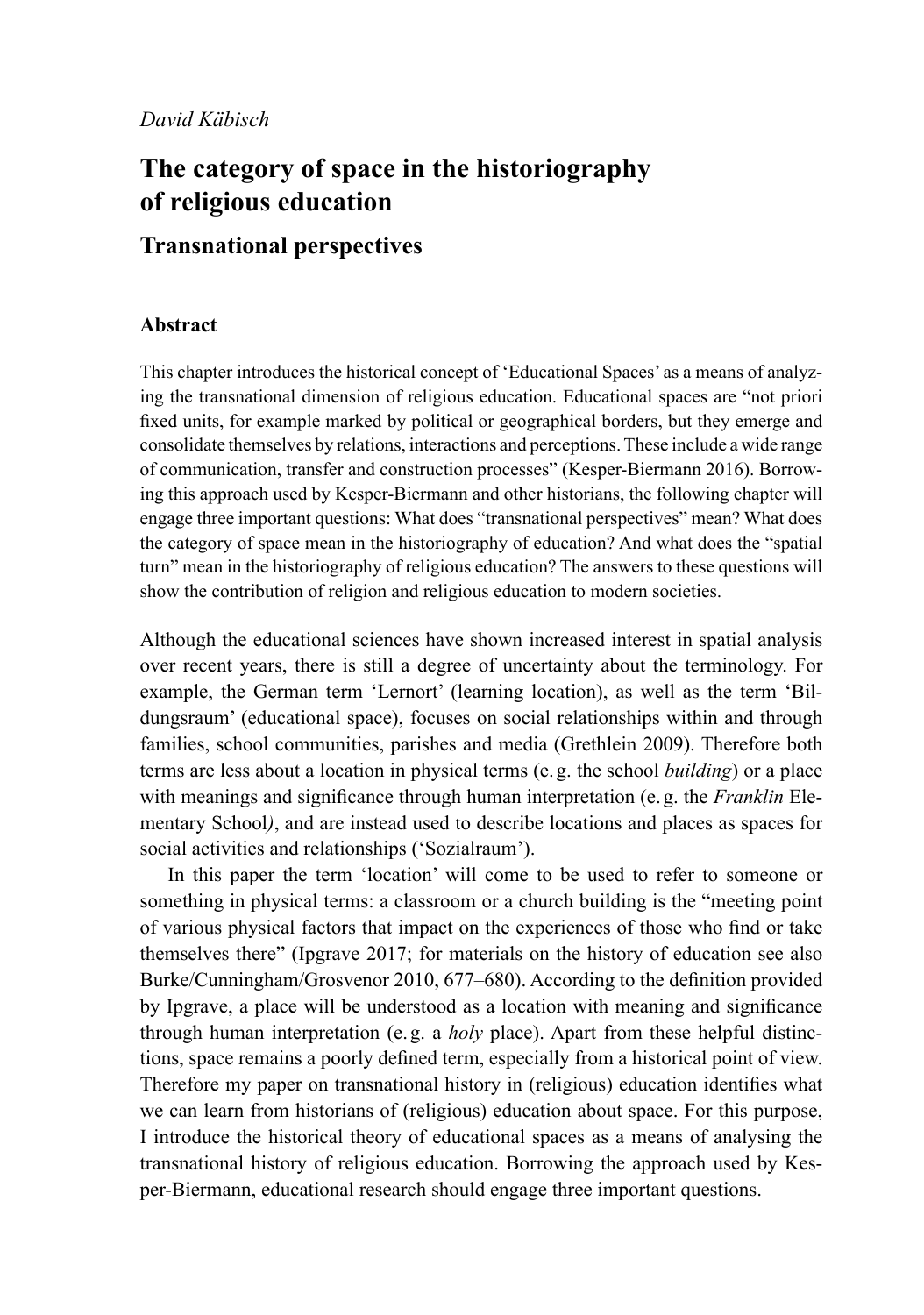### **1. What does 'transnational perspectives' mean?**

There is an increasing number of attempts today to compare either religion or education in the United States, the Near East and Europe. Therefore it is not diffcult to combine both perspectives and to point out the need for international comparative research on religious education (cf. Schröder 2016 and Schweitzer 2016). With regard to one joint research project between the Protestant and the Catholic departments at the University of Vienna, a central purpose of comparative research on religious education is to describe national traditions of religious education in schools in Europe (for Central Europe see Jäggle et al. 2016, for Western Europe Rothgangel/Jackson et al. 2014, and for Northern Europe Rothgangel/Skeie et al. 2014).

Over the years, scientists have been asked to explain the differences between an international comparative and a transnational approach. As a consequence of this concern, let me focus my attention on the additional benefts of the latter compared to the former. Although one could argue that every comparative study looking into two or more countries is transnational, it does not necessarily focus on transnational relations, interactions and perceptions, including a wide range of communication, transfer and construction processes between two or more countries. To give you an idea of what I mean let me begin by referring to three outstanding studies in the feld of religious education.

First, in their comparative study of religious education in the United States and in Germany, Richard R. Osmer and Friedrich Schweitzer focus on the processes of modernisation (e.g. the large-scale industrialisation and the confdence in the power of science). The guiding thesis of Osmer and Schweitzer's book, published in 2003, is the following: 'Protestant religious education [in the United States and Germany] stands in an interdependent relationship to the social contexts in which it is located and these contexts are best understood today on the basis of international, comparative analysis' (Osmer/Schweitzer 2003, 3). Consequently, the authors compare a number of leading fgures of the religious education reform movements on both sides of the Atlantic, such as George Albert Coe and Friedrich Niebergall. On the completion of their research, Osmer and Schweitzer offer several striking parallels between Coe and Niebergall's understanding of religious education. Furthermore, they show in what sense the theories of Coe and Niebergall can be seen as paradigmatic responses to the processes of modernisation mentioned above.

At this point let me emphasise the importance of Osmer and Schweitzer's studies – they acted as a wakeup call for historical, as well as international comparative research in religious education. Although the authors do not pay special attention to transnational relations, interactions and perceptions via media, mobile actors and networks mentioned above, I did fnd some interesting remarks on the infuence of the early works of Karl Barth in the United States, as well as on the infuence of William James and Edwin Diller Starbuck in Germany. Furthermore, the authors mention Coe's regular visits to Germany, as well as the translation of academic work and international conferences (cf. Osmer/Schweitzer 2003, 113). This excellent study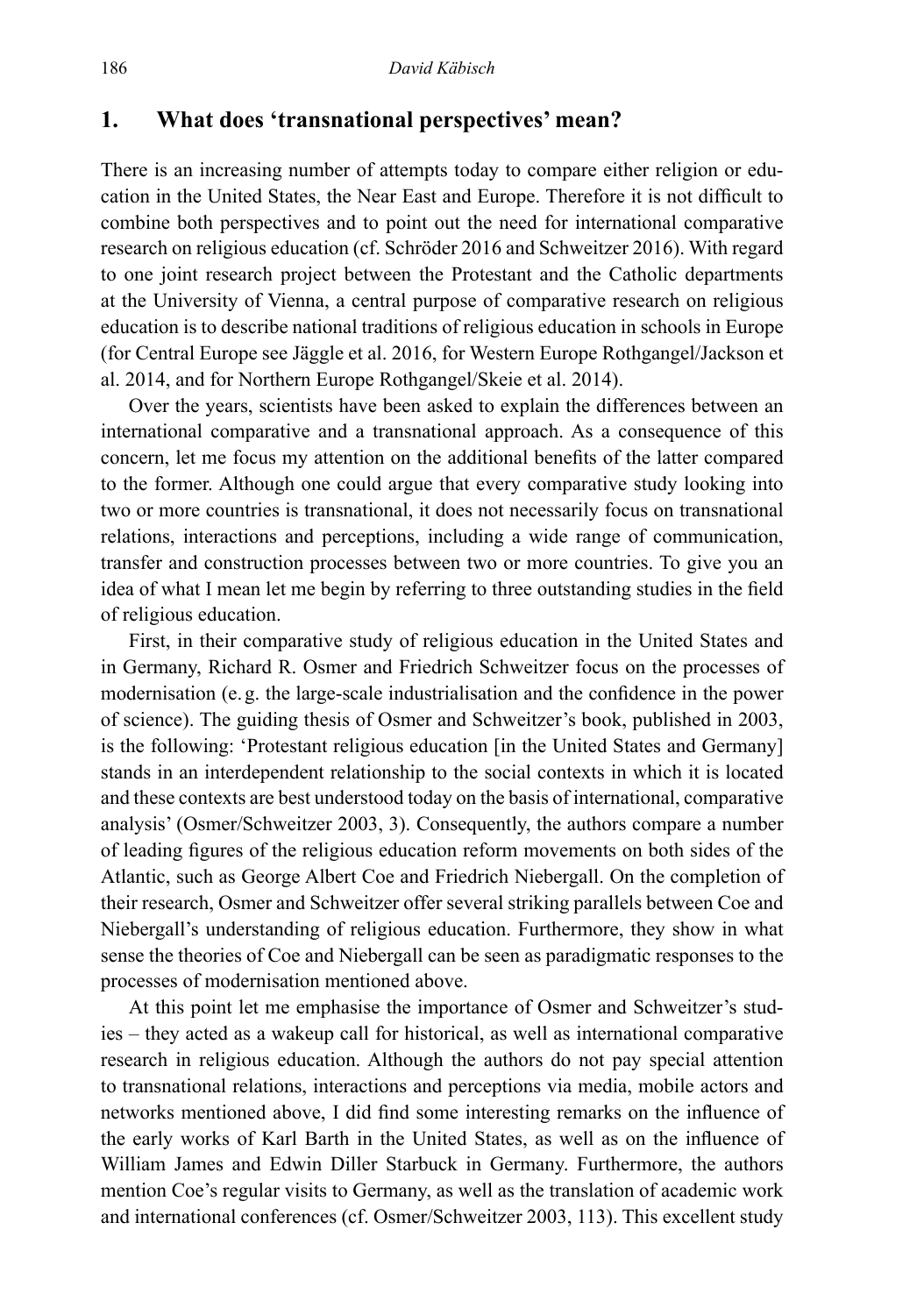

Figure 1: Comparative research methodology developed by Osmer/Schweitzer 2003

showcases the importance of transnational research beyond a comparative approach (see also Schweitzer 2017).

Another example of what I am describing can be found in the book titled *Jewish Education in modern Israel*, written and published by Bernd Schröder in 2000. This outstanding study can also be read as an introduction to the methodology of international comparative research in religious education. With regard to the social, economic, political and religious aspects of modernisation, Schröder developed nine criteria for analysing similarities and differences between religious education in Israel and Germany, criteria that are very useful for further studies. For example, there are important differences between the German term 'Bildung' ('education') and חינוך, which has come to be used in Israel. Furthermore, a generally accepted defnition of 'Kirchenmitgliedschaft' ('church membership') and יהודיות') Jewishness') and ישׁראליות') Israeliness') is lacking.

As Schröder shows in his study, religious education in Israel and Germany stands in an interdependent relationship to the historical and social contexts in which it is located. I agree that these contexts can be understood today on the basis of international, comparative analysis. However, with regard to one of the most fundamental assumptions of transnational history – the notion that historical development does not take place exclusively within the boundary lines of individual religions or cultural regions – the method of analysis might have some limitations. Therefore, there continues to be a need to discuss cross-cultural interactions and exchanges in the feld of religious education by examining transnational processes between Europe and Israel, as well as between the United States and Israel (cf. Schröder 2017).

My third key example for the comparative approach within a national framework is a study of Norway and England, published by Oddrun M. H. Bråten in 2013. Following her analysis of comparative studies in the feld of comparative religious education (such as that of Osmer/Schweitzer 2003), it became increasingly clear to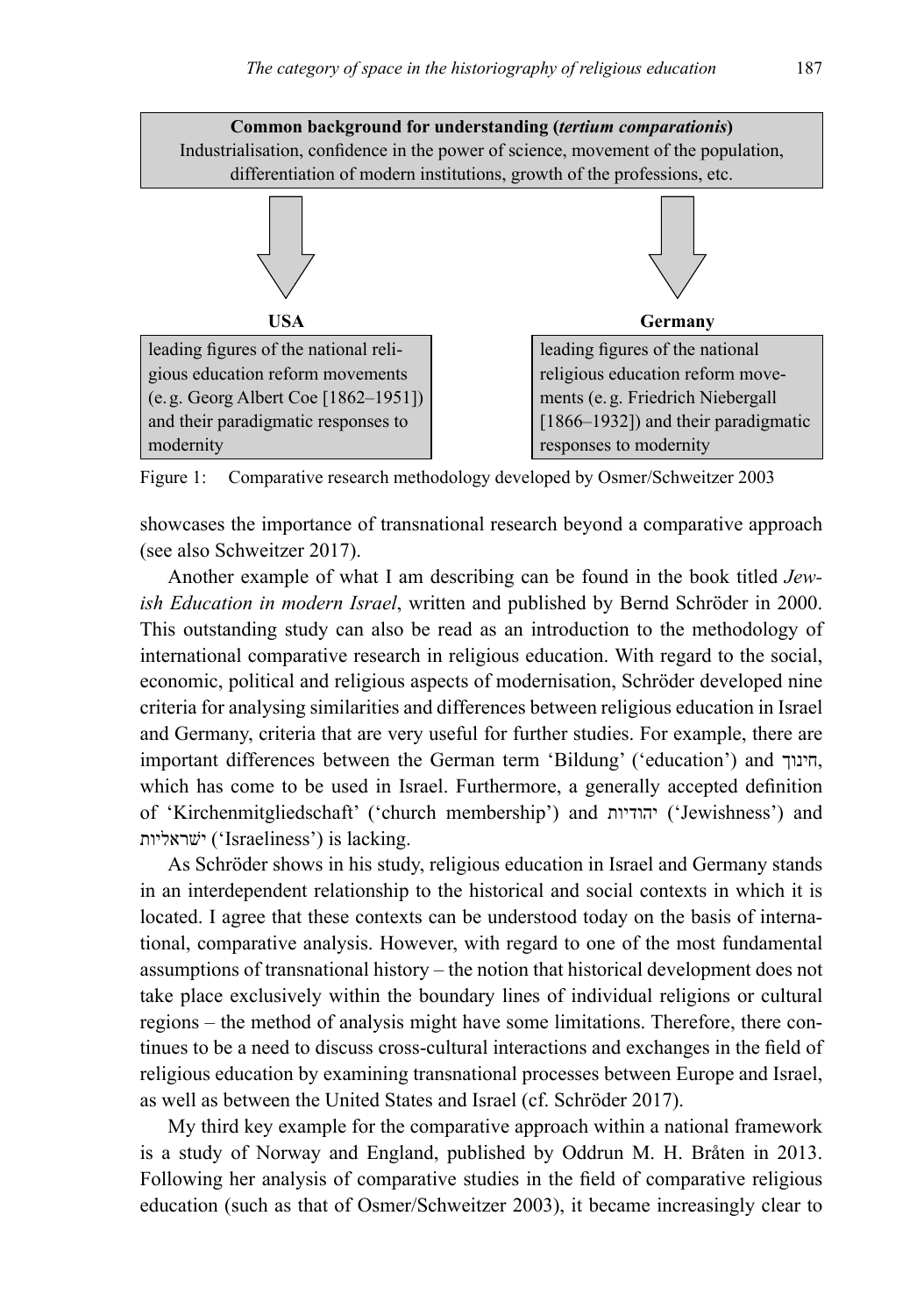#### 188 *David Käbisch*



Figure 2: Comparative research methodology developed by Schröder 2000

her that comparison in religious education should include supranational, national and subnational processes. What does this mean? First, supranational processes mean the politics of the *United Nations* or the *Organization for Security and Cooperation in Europe* (these are rather formal processes), as well as the secularisation, pluralisation and globalisation of religion (these are informal processes). Second, national processes mean the educational policy and, specifcally, the religious education policy in Norway and in England, as well as the development of a national curriculum. Third, subnational processes mean the teachers' and pupils' context at a local and regional level.

In her study Bråten emphasises that supranational processes infuence national and subnational processes, and this is her central argument for the relevance of comparative studies in the feld of religious education. For her, the essential aim is to study "how supranational processes affect national systems" (Bråten 2013).

In contrast to these comparative studies that are interested in a common background of understanding (*tertium comparationis*), historians of education and religion (such as Fuchs/Lüth 2008, Fuchs 2012, Kesper-Biermann 2013, Möller/Wischmeyer 2013, and Wischmeyer 2014b) make it clear that a top-down approach is not appropriate for the explanation of globalisation in the feld of education. What are the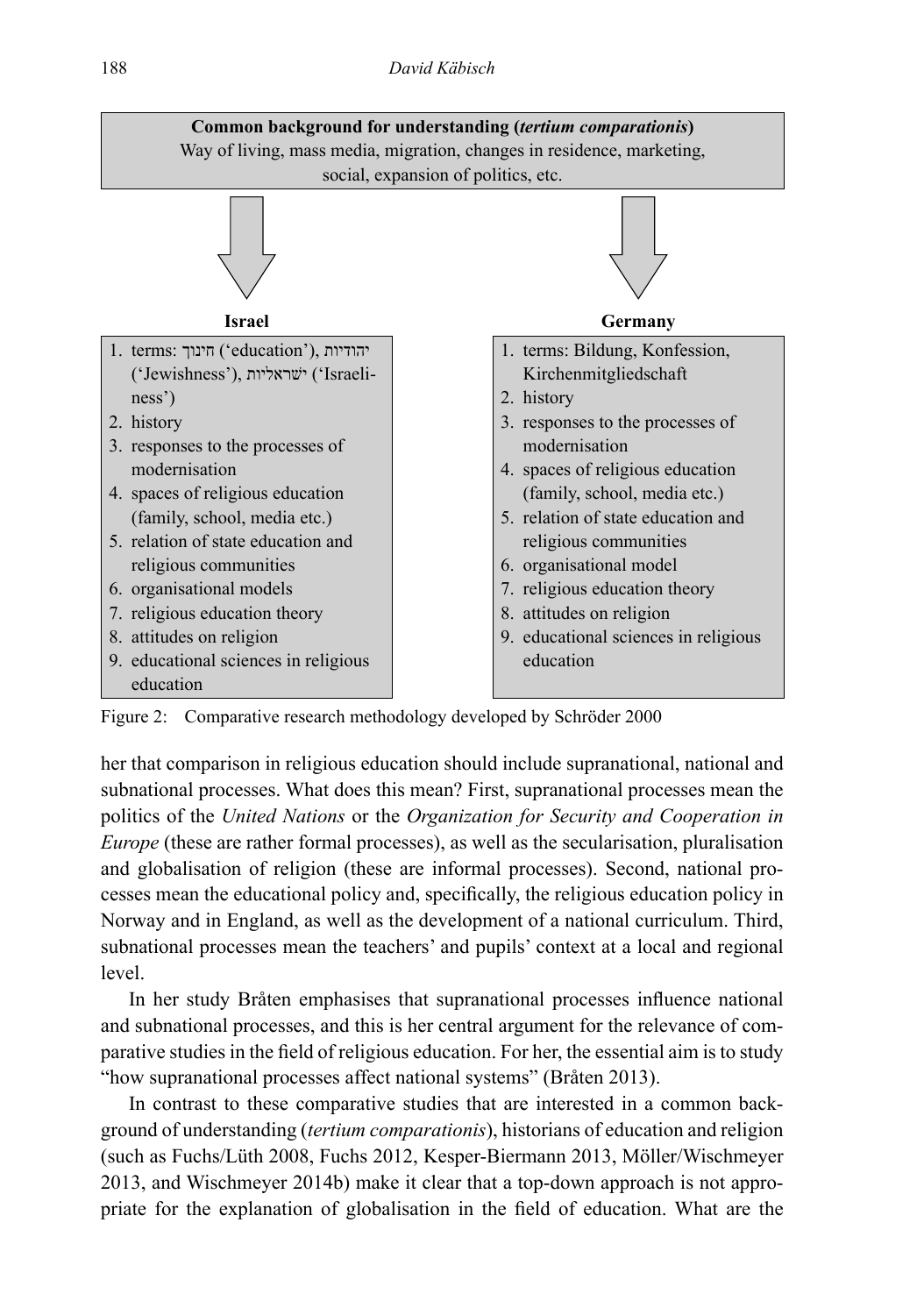

Figure 3: Comparative Research Methodology developed by Bråten 2013

conclusions and consequences for these historians? In the course of the spatial turn Fuchs describes social-scientifc, political and historical models for the explanation of transnational processes in the historiography of education:

- 1 The "social-scientifc reconstruction of globalization processes focuses on the process of networks and dissolution of borders [e.g. through media] in an international system determined by national states. […]
- 2 While international regime research long accepted in political science has traditionally limited itself to national politics, an expansion of research to non-national actors and global political networks can be observed as an explanation of international political systems since the 1990s. In relation to the globalization in the feld of education, international educational organizations shift into the focus of research […]
- 3 Thirdly, attempts to unite transfer history and comparison analytically bring them closer to global educational processes come from comparative education. Here the concept of 'lending and borrowing' [e.g. organizational models of education] has achieved particular appeal" (Fuchs 2012, 8f.).

In addition to a comparative methodology in religious education, which is focused on supranational, national and subnational processes, the concept of educational spaces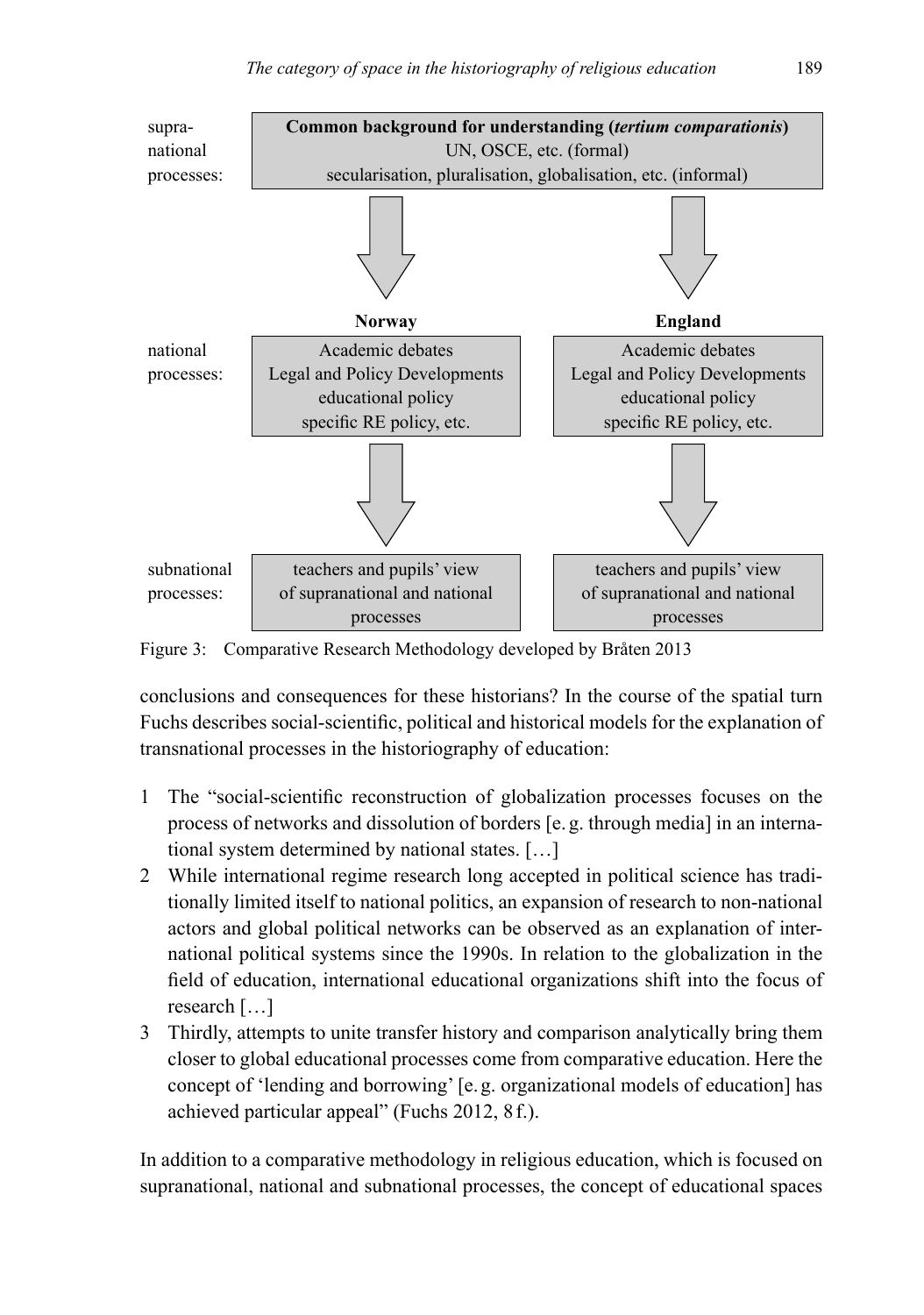is also interested in historical studies that have examined transnational processes determined by media, non-national actors and global networks.

## **2. What does the category of space mean in the historiography of education?**

In Germany, the historiography of (religious) education has become an important part of (religious) education research over the past two decades. In addition to the numerous individual research projects of leading fgures of (religious) education, such as Friedrich Schleiermacher, the historiography of (religious) education has focused on the history of learning materials and methods, media, ideas, attitudes, and – most important for my paper – learning locations and institutions within a national framework (see Käbisch 2017a, Schröder 2009, Wischmeyer 2014a). With regard to these general observations, the concept of transnational educational spaces can enrich educational research in religious matters. As Sylvia Kesper-Biermann pointed out, this concept can be elaborated in three steps:

First, educational spaces are not priori fxed units, for example marked by political or geographical borders, but they emerge and consolidate themselves by relations, interactions *and* perceptions. These include a wide range of communication, transfer and construction processes which can lead to interdependencies, self-assurance or to competition and demarcation. Educational spaces have a certain stability and longevity which, however, does not at aII exclude historical change. Finally, they feature a different scope and quality, that is to say they can comprise local, regional, national or transnational spaces, institutions, organizations, levels or sectors of education (Kesper-Biermann 2016, 93; cf. also Kesper-Biermann 2013).

It therefore seems worthwhile to look at various modes of communication (the textual, the visual, the material, etc.), for example, through mission activity and networks of convent schools, media (such as learning materials), illustrated children's Bibles, journals and dictionaries, encyclopaedia and text editions in the felds of theology and education. One example is the *Encyklopädie des Gesamten Erziehungs und Unter*richtswesens, published by Karl Adolf Schmid (1<sup>st</sup> edition 1859–1875; 2<sup>nd</sup> edition 1876–1887). The objective of this German encyclopaedia was to describe the educational systems of the civilised world. Consequently, a wide range of articles refers to educational systems all over the world (including Sunday schools as an organisational model of religious education in the USA and England and its reception in Germany), as well as learning materials and methods (see Wischmeyer 2014b). Those educational spaces constituted by media are neither fxed units nor exclusively marked by political or geographical borders. Apart from media, mobile actors, such as travellers, missionaries, emigrants and students abroad, play an important part in the concept of educational spaces: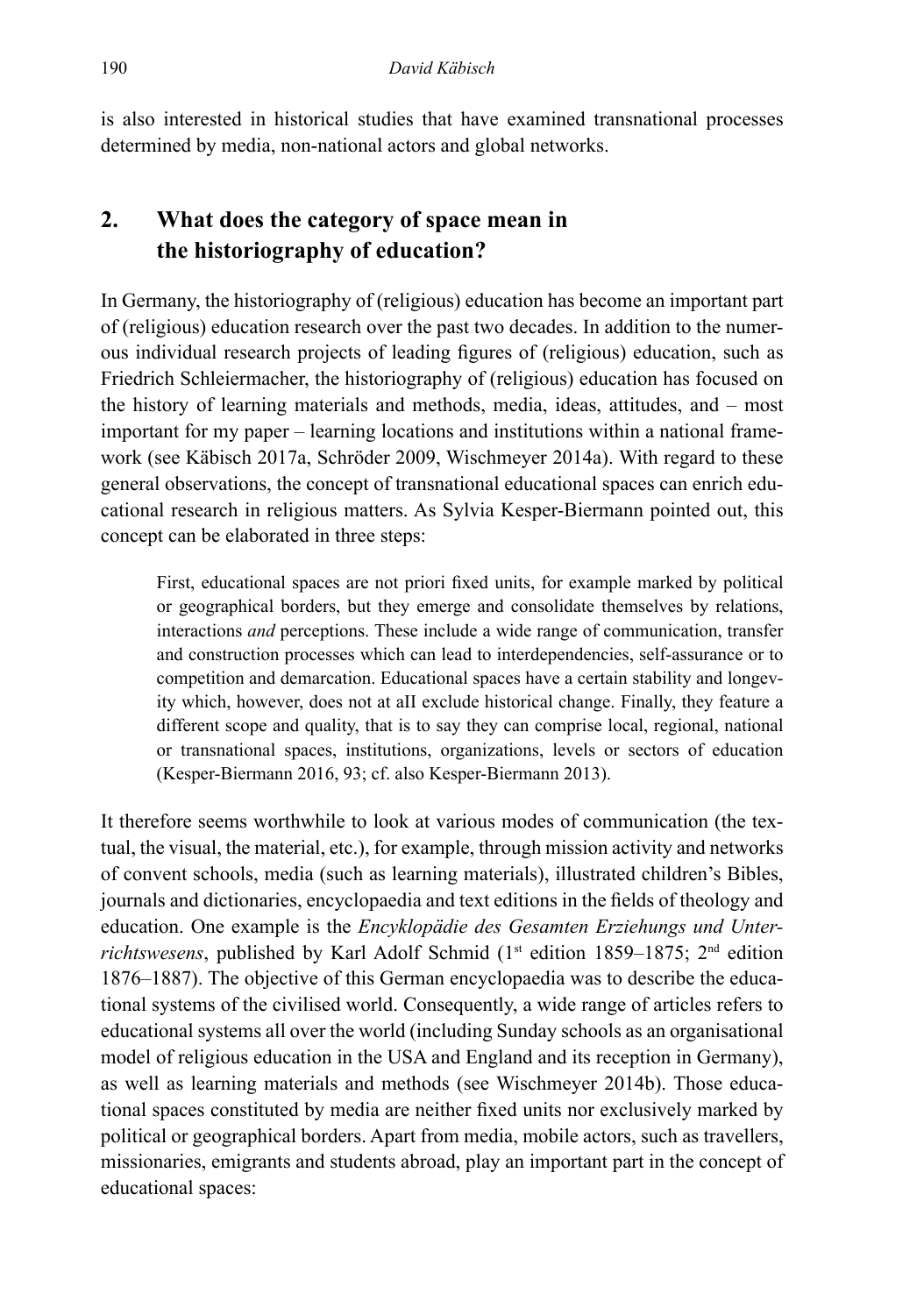Second, the said defnition of educational spaces emphasizes the signifcance of historical actors: Through their practices of interaction, their ideas and perceptions, educational spaces are created and stabilized in the frst place; juridifcation and institutionalization could contribute to their consolidation. While other considerations concerning present transnational educational spaces restrict them explicitly to civil society (e.g. Adick 2005), I suggest to take state as well as non-state actors into consideration and to analyze their relations (Kesper-Biermann 2016, 93).

With regard to studies of scholarship on religions and education, there are important historical actors and networks in the feld of (religious) education, such as 'mission and missionaries,' 'convents and religious women,' 'churchmen, clergy and charitable societies," and 'Anglicans, Dissenters, Roman Catholics, Jews' (see Raftery 2012). Moreover, the development of Sunday schools and Methodist elementary schools in the USA, England and other European countries serves as an example for the transference of organisational models from one country to another. As Kesper-Biermann suggests in her paper, a wide range of non-state actors should be considered and analysed in their social relations and interactions. Moreover, the concept is not limited to one epoch:

Third, the concept of educational spaces is not tied to a particular historical time period but can be applied to all epochs. It avoids restricting the perspective to the modern era represented prominently in the history of education and thus allows the analysis of developments and over long periods of time. That way, different research approaches and their results, originally framed with respect to specifc epochs, can be integrated (Kesper-Biermann 2016, 94).

However, most historians of religious education in Germany are still focused on the 19<sup>th</sup> and 20<sup>th</sup> centuries. One important exception is the textbook titled *History of religious education in Germany*, published by Rainer Lachmann and Bernd Schröder (Lachmann/Schröder 2007). The editors organised the book chronologically. Consequently, the authors present a summarising survey of the political, legal and institutional background for the religious education system.<sup>1</sup> Nevertheless, even this excellent textbook is still focused on the category of time only within a national framework. Therefore, the concept of educational spaces can enrich the historiography of religious education in different ways.

<sup>1</sup> The chapters of the textbook describe religious education in the Middle Ages (written by Horst F. Rupp), the Reformation Epoch (by Bernd Schröder), the Napoleonic Era (by Rainer Lachmann), the Post-Napoleonic Era (by Horst F. Rupp), the German Empire (1870–1918, written by Antje Roggenkamp), the Weimar Republic (1918–1933, written by Rainer Lachmann), the time of the so-called "Third Reich" (1933–1945, written by Folkert Rickers), the German Democratic Republic (1949–1990, written by Raimund Hoenen) and the Federal Republic of Germany until the reunifcation (1949–1990, written by Christian Grethlein).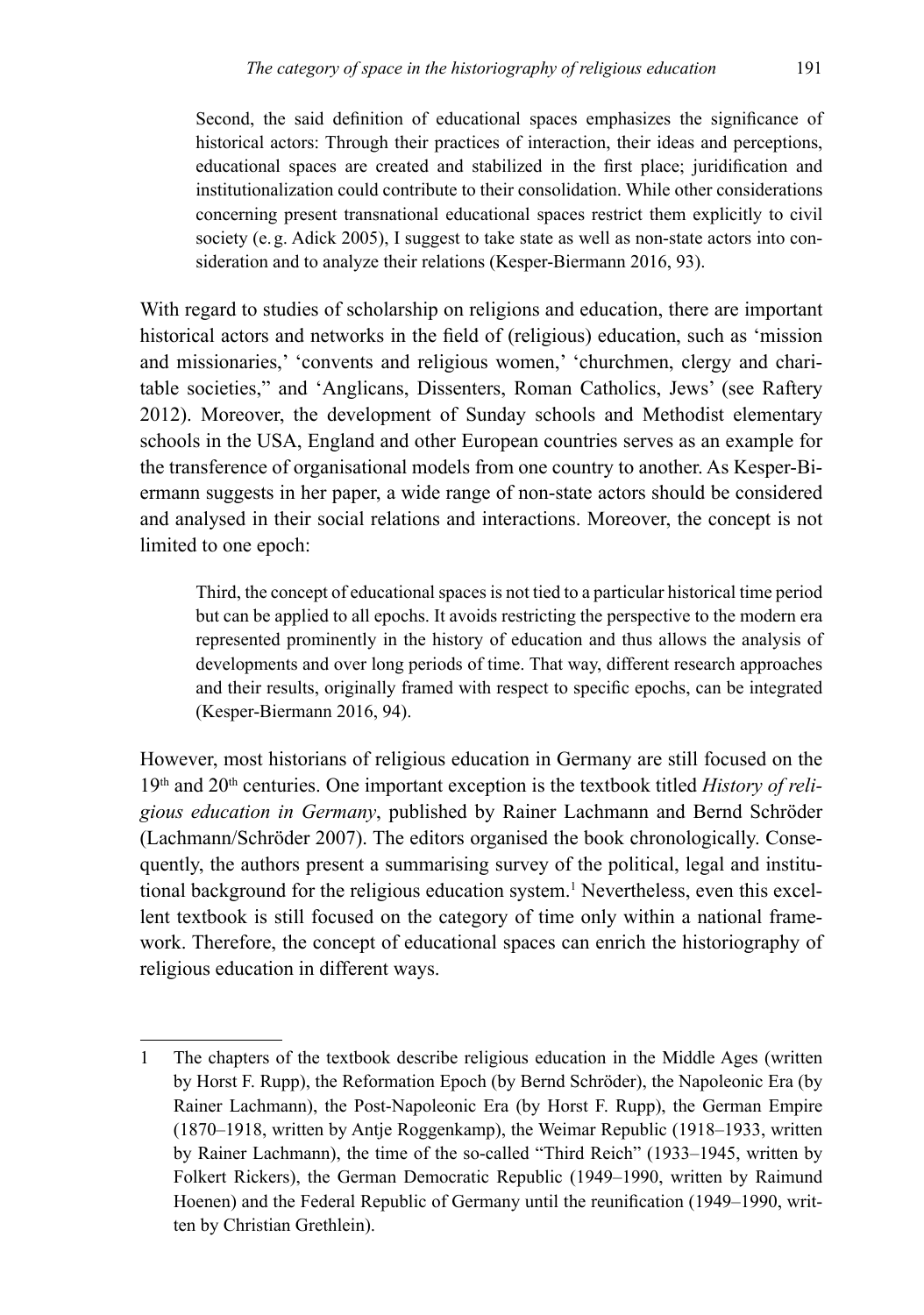## **3. What does the 'spatial turn' mean in the historiography of religious education?**

In recent years historians of education have shown a growing interest in questions of space (in the sense of social relationships and interactions) and the way in which knowledge travels within a national or international framework (Burke/Cunningham/ Grosvenor 2010; Fuchs 2012). One key example is Richard R. Osmer and Friedrich Schweitzer's comparative study of religious reform movements in the United States and in Germany:

In fact, many American students of theology and philosophy went to Germany for graduate education. In addition, translations played an important role in making the discussion more international – less in the feld of religious education in the narrow sense but certainly in practical theology. A variety of European books became available in English, for example the works of A. Vinet and J. J. van Osterzee. The same can be said about the psychology of religion, where the pioneering works of scholars from the United States (those of W. James and E. D. Starbuck, for example) were quickly made available in German. In addition, German practical theologians and religious educators such as Carl Clemen traveled to the United States and, upon their return to Germany, published academic reports on the situation of religious education there. The increasing number of international conferences – whether on moral education, general education, or, with the emerging worldwide ecumenical movement, on religious education in an ecumenical perspective – also point to the growth of international awareness within the feld of religious education (Osmer/Schweitzer 2003, 113).

Apart from this general observation, by examining their paradigmatic responses to modernity this national-comparative (and less transnational-transfer oriented) study still focused on a number of leading fgures of religious education. In so doing, the authors describe conceptions in distinction to previous approaches.<sup>2</sup> A second key example for the predominant category of time within a national framework is the history of leading fgures of religious education, written by Michael Meyer-Blanck in 2003. This author also organised his book chronologically and describes a limited number of German leading fgures and concepts:

- Richard Kabisch and his Foundation of Liberal RE (in the author's point of view, predominant around 1910/1920)
- Gerhard Bohne and his Foundation of Religious Instruction (seen as predominant in 1930/1940)

<sup>2</sup> Such as the religious education movements in the US (George Albert Coe and Sophia Lyon Fahs), as well as in Germany (Friedrich Niebergall only) until 1930, further religious education after 1945 in the US (James Smart and Lewis Joseph Sherrill) and Germany (Magdalena von Tiling, Helmuth Kittel and Oskar Hammelsbeck), as well as a few scientists after the 1960s in the US (John Westerhoff) and Germany (Karl Ernst Nipkow).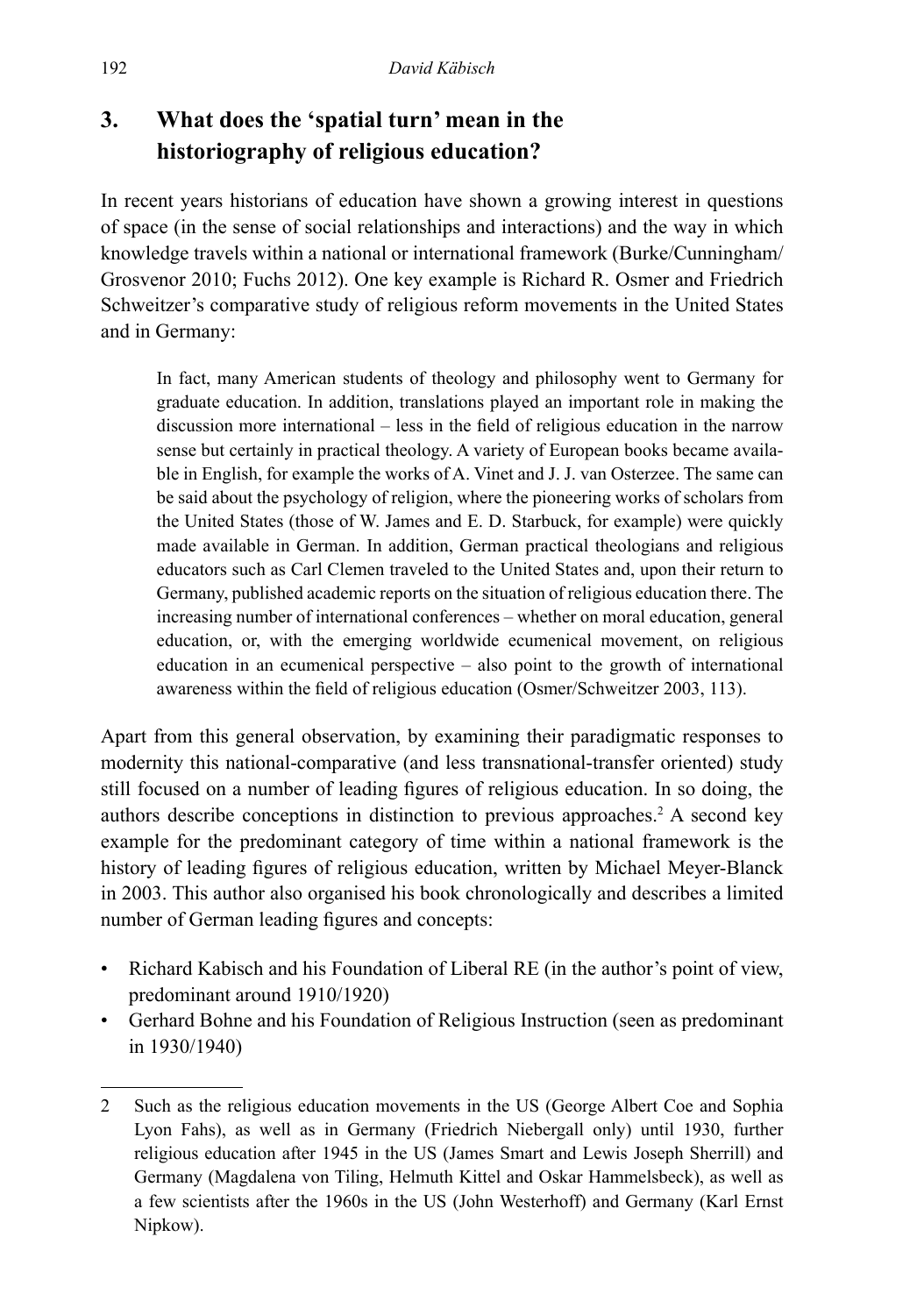- Martin Stallmann and his Foundation of Hermeneutic RE (seen as predominant in 1950/1960)
- Hans Bernhard Kaufmann and his Foundation of Problem-Oriented RE (seen as predominant in 1970/1980), and
- Peter Biehl and his Foundation of Symbol Didactics (1980/1990).

From this historical perspective, a limited number of concepts were formed that were distinct from previous approaches and dominated the theory and practice of religious education in all parts of Germany at a given time. This historical point of view is very popular in German academic debates and can be found in many textbooks on religious education (such as those by Pohl-Patalong 2013 and Rothgangel 2014).

In the course of the 'spatial turn', however, scientists have had to acknowledge that a history of leading fgures and concepts is unable to describe the travel of knowledge from one place to another on a local, regional, national, international, as well as transnational level. Furthermore, a history of leading fgures and concepts simplifes the plurality of educational knowledge at a given point in time and at different locations and places. As can be seen on the following page, there were about seventy-four professors of religious education in the thirty-fve local universities focused on teaching education in Germany, which were founded in the late 1920s (PA: Pädagogische Akademie) and early 1930s (HfL: Hochschule für Lehrerbildung).

Gerhard Bohne, for example, was only one professor amongst many. He taught at the local university in Frankfurt/Oder from 1930–1932, thereafter at the local university in Elbing from 1932 to 1933 and then at the local university in Kiel from 1933 until 1938. Knowing this, there is no reason to believe that Gerhard Bohne and his concept of religious education would have dominated the teaching at other universities or infuenced the practice of religious education in other (let alone all) parts of Germany (cf. Käbisch 2011). Regarding educational spaces on a local, regional and national level, it also cannot be said that Friedrich Niebergall was a leading fgure at the university in Marburg and in the State of Hessen (cf. Käbisch 2016a). Nevertheless, there are some remarkable relations, interactions and perceptions between Niebergall and the Hungarian Reformed theologians in Transylvania, which are hardly considered in international comparative approaches (cf. Käbisch/Schröder 2016). This leads me to my conclusions.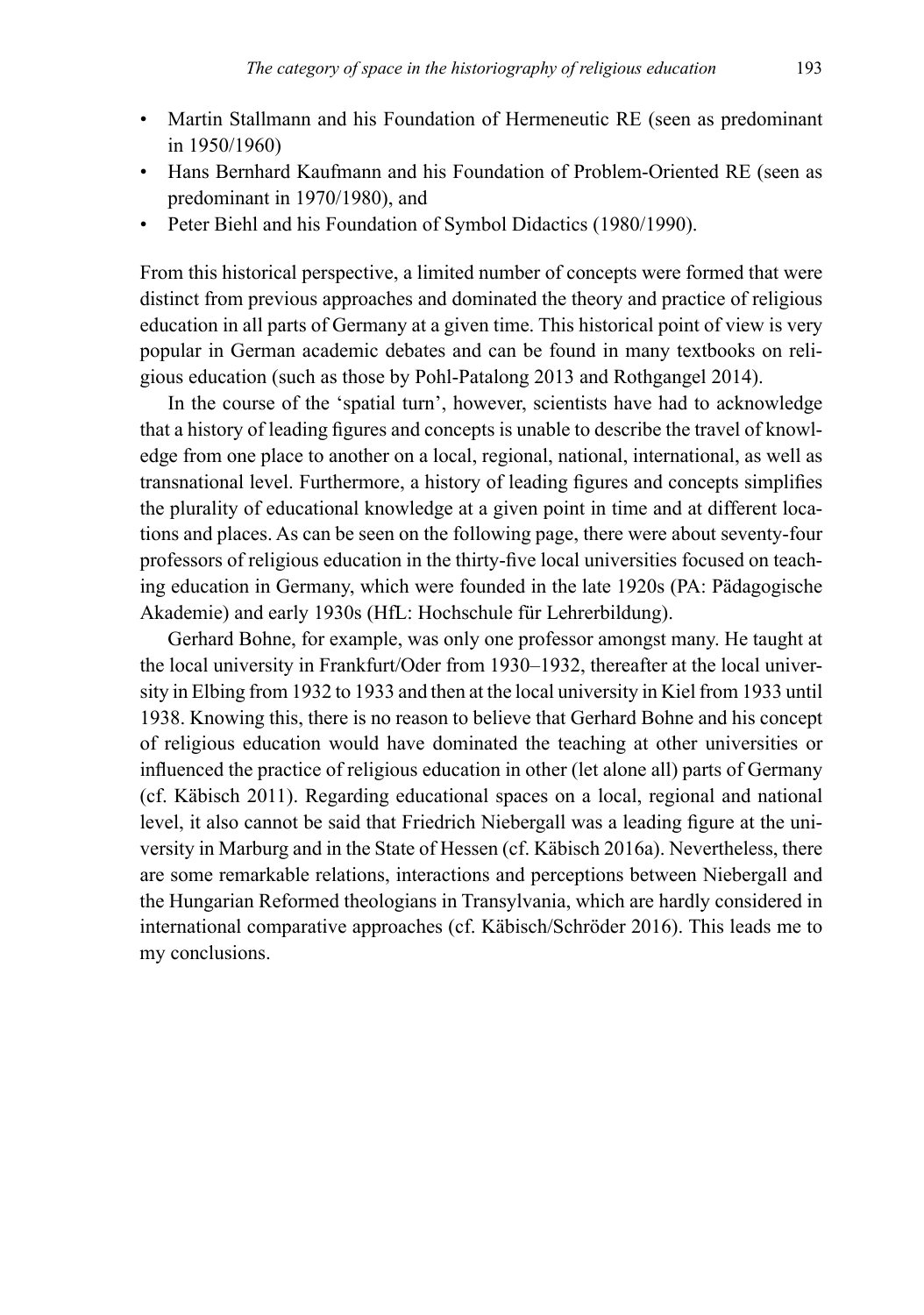- 1. Adamski, Roman (kath., PA Beuthen)
- 2. Arneth, Michael (kath., HfL Bayreuth)
- 3. Bartsch, Gottfried (HfL Frankfurt/Oder)
- 4. Bergmann, Gerhard (HfL Hannover, HfL Schneidemühl)
- 5. Biedenkapp, Friedrich (HfL Darmstadt)
- 6. Bohne, Gerhard (PA Frankfurt/Oder, PA Elbing, HfL Kiel)
- 7. Bruhn, Wilhelm (PA Kiel, PA Erfurt)
- 8. Buchmüller, Karl (HfL Eßlingen)
- 9. Burgardsmeier, Alfred (kath., PA/HfL Bonn)
- 10. Czekalla, Theophil (kath., Hfl Schneidemühl)
- 11. Deinhardt, Wilhelm (kath., HfL Würzburg)
- 12. Dosse, Friedrich (HfL Braunschweig)
- 13. Droege, Peter (kath., HfL Dortmund)
- 14. Eckstein, Richard (HfL München-Pasing)
- 15. Ellwein, Theodor (HfL Weilburg an der Lahn)
- 16. Fenske, Walter (HfL Frankfurt/Oder)
- 17. Fliedner, Fritz (HfL Bonn)
- 18. Fuchs, Emil (PA Kiel)
- 19. Gaeßler, Paul (HfL Karlsruhe)
- 20. Ginter, Hermann (kath., HfL Karlsruhe)
- 21. Greulich, Gottfried (Hf Schneidemühl)
- 22. Güldenberg, Otto (HfL Hirschberg, HfL Hannover)
- 23. Hainz, Josef (kath., HfL Darmstadt)
- 24. Heidenreich, Gustav (Hfl Schneidemühl)
- 25. Hesse, Adolf (kath., HfL Hannover)
- 26. Hoffmann, Alfred (kath., PA Beuthen)
- 27. Hoffmann, Fritz (PA/HfL Elbing)
- 28. Hoffmann, Karl (HfL Rostock)
- 29. Horovitz, Jakob (jewish., PA Frankfurt am Main)
- 30. Kästner, Alfred (HfL Dresden, HfL Leipzig)
- 31. Kittel, Helmuth (PA Altona, PA Kiel, HfL Lauenburg, HfL Danzig)
- 32. Kleinau, Wilhelm (Hfl Schneidemühl)
- 33. Kober, Alois (kath., HfL München-Pasing)
- 34. Körber, Kurt (PA Frankfurt am Main)
- 35. Krecher, Fritz (HfL Cottbus)
- 36. Lang, Wilhelm (HfL Oldenburg)
- 37. Lange, Leo (kath., Hfl Schneidemühl)
- 38. Mann, [?] (HfL Bonn)
- 39. Maurer, Karl (HfL Eßlingen)
- 40. Neumüller, Eugen (HfL Saarbrücken)
- 41. Niehaus, Franz (kath., HfL Oldenburg)
- 42. Pauls, Theodor (PA Erfurt, HfL Hirschberg)
- 43. Peters, Ilse (PA Dortmund)
- 44. Philipp, Titus (HfL Dresden)
- 45. Pohlmann, Hans (Hf Schneidemühl)
- 46. Preisker, Herbert (PA Breslau, PA Halle/ Saale)
- 47. Rang, Martin (PA Halle/Saale)
- 48. Redeker, Martin (PA Cottbus 1930–32)
- 49. Riedmann, Alois (HfL Würzburg)
- 50. Roesner, Emanuel (kath., HfL Beuthen)
- 51. Schäfer, Joseph Hermann (kath., Hfl Schneidemühl)
- 52. Schafft, Hermann (PA Kassel, PA Dortmund)
- 53. Schmidt, Martin (PA Frankfurt am Main)
- 54. Schnitzler, Michael H. (kath., PA Bonn)
- 55. Schulemann, Günther (kath., HfL Hirschberg)
- 56. Schüler, Alfred (kath., HfL Darmstadt)
- 57. Schulze, Fritz (HfL Leipzig)
- 58. Schütz, Roland (PA Kiel)
- 59. Schwindel, Kurt (HfL Würzburg)
- 60. Schwarz, [?] (HfL Lauenburg in Pommern)
- 61. Steitz, Heinrich (HfL Darmstadt)
- 62. Sucker, Wolfgang (HfL Lauenburg in Pommern)
- 63. Völger, Willy (PA Stettin)
- 64. von den Driesch, Theodor (kath., PA Beuthen)
- 65. Wagner, Kurt (kath., HfL Weilburg an der Lahn)
- 66. Wahn, [?] (HfL Beuthen)
- 67. Wärthl, Friedrich (kath., HfL Bayreuth)
- 68. Weber, Wolf (HfL Karlsruhe)
- 69. Weinrich, Oskar (HfL Hirschberg)
- 70. Wendt, Kurt (HfL Weilburg an der Lahn)
- 71. Werdermann, Hermann (PA Hannover, HfL Dortmund)
- 72. Wissmann, Erwin (HfL Darmstadt)
- 73. Wüsten, Franz (kath., HfL Saarbrücken)
- 74. Zeimet, Johannes (kath., HfL Koblenz, HfL Trier)

Figure 4: The plurality of educational knowledge at different locations in Germany 1925–1938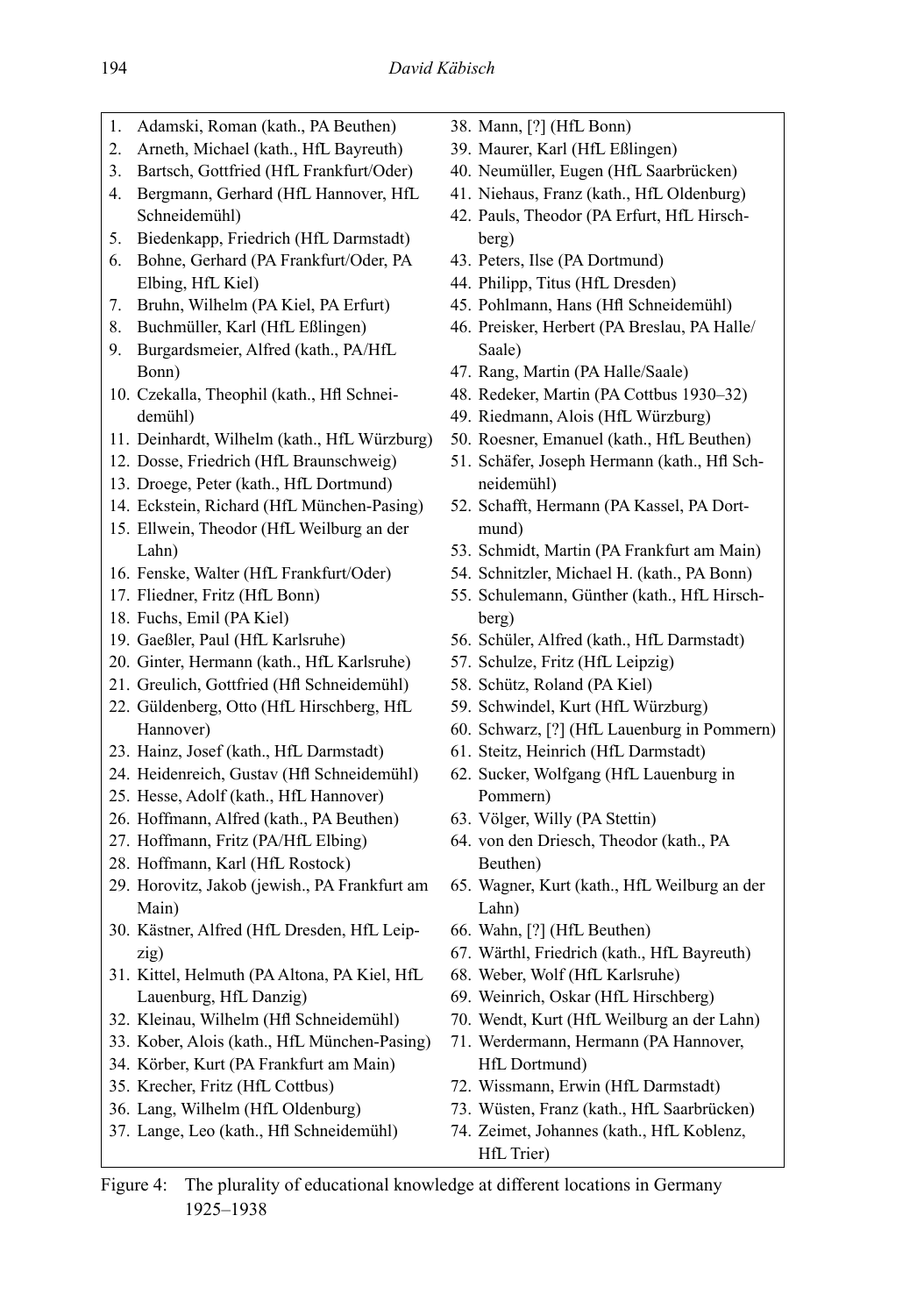## **4. Conclusion**

First, a history of religious education after the spatial turn should distinguish between educational spaces on …

- a local level, for example the 35 local universities mentioned above and, furthermore, local schools and parishes,
- a regional level, for example, characterised by the legal and political framework of a state within Germany, such as Prussia, Bavaria or Saxony,
- a national level, for example, the legal and political framework of the German Confederation,
- an international level, characterised by international laws and politics or international organisations such as the United Nations (UN) or the Organization for Security and Cooperation in Europe (OSCE),
- a transnational level, which "emerge and consolidate themselves by relations, interactions *and* perceptions" through mobility, migration, mission activity and media (Kesper-Biermann 2016, 93).

Secondly, the reconstruction of globalisation processes in the feld of religious education should focus on media (books, catechism, encyclopaedia, journals, etc.), on mobile actors (travelers, missionaries, emigrants, students abroad, etc.) and on networks (education reform movements, peace education movements, ecumenical movements, mission and migration, global alumni networks, informal networks, etc.). In contrast to comparative approaches, the concept of educational spaces does not depend on a common background for understanding (*tertium comparationis*).

Thirdly, the concept of educational spaces is able to grasp the 'path dependency' of teaching religious education in a globalised world (cf. Simojoki 2016) by examining a wide range of transnational relations, interactions and perceptions (cf. Käbisch/Wischmeyer 2017). In so doing, the concept of educational spaces seeks to understand people, ideas and practices of religious education that have crossed national boundaries.



Figure 5: Transnational relations, interactions and perceptions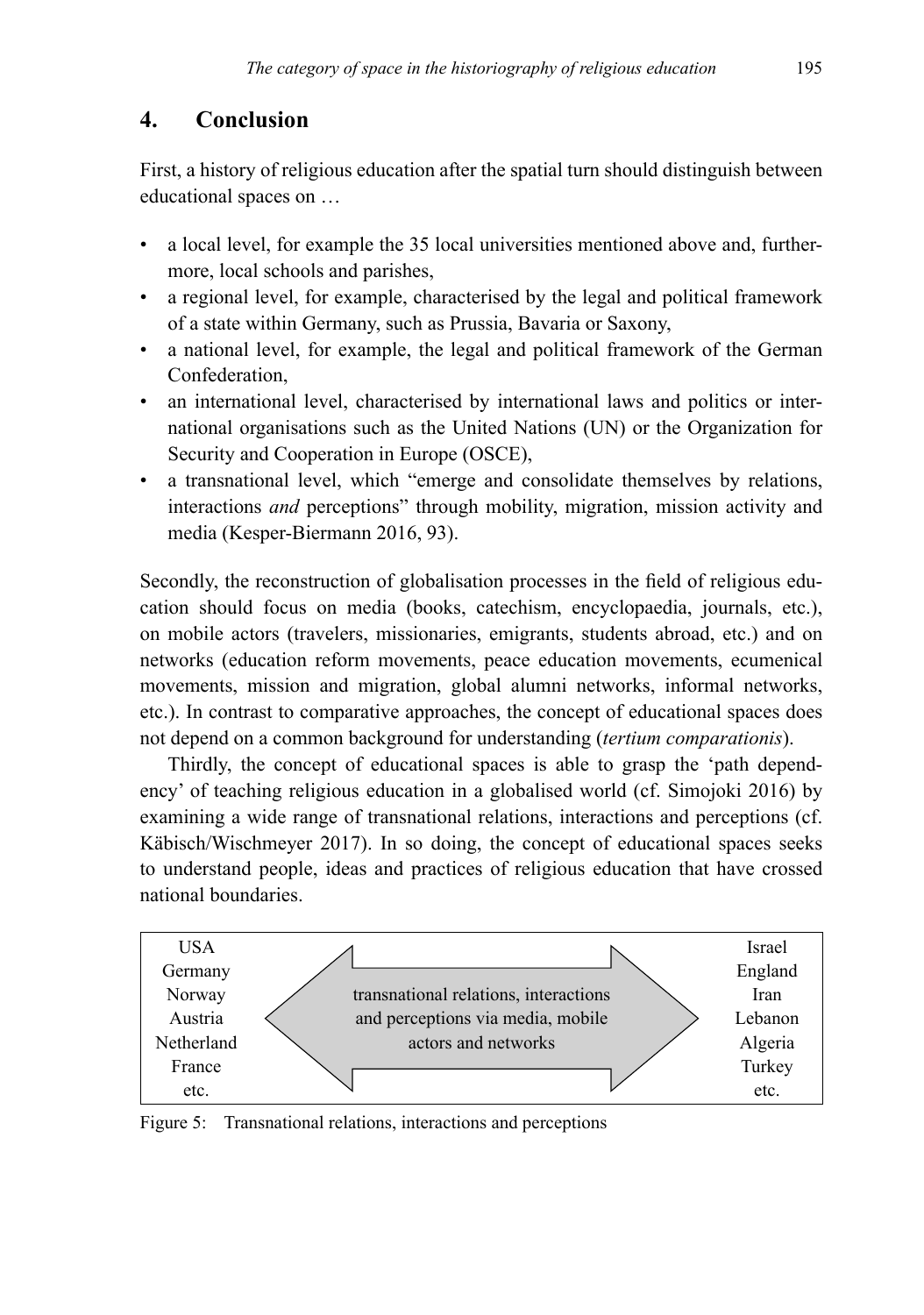## **References**

- Adick, C. (2005). Transnationalisierung als Herausforderung für die international und interkulturell vergleichende Erziehungswissenschaft. *Tertium Comparationis. Journal für International und Interkulturell Vergleichende Erziehungswissenschaft, 11*, 243–269.
- Bråten, Oddrun M. H. (2013). *Towards a methodology for comparative studies in religious education. A study of England and Norway.* Münster/New York/München/Berlin.
- Burke, C., Cunningham, P. & Grosvenor, I. (2010). Putting education in its place: Space, place and materialities in the history of education. *History of Education, 39*, 677–680.
- Fuchs, E. (2012). Transnational perspectives in historical education research. *Comparativ, 22*, 7–14.
- Fuchs, E. & Lüth, Ch. (2008). Transnationale Bildungsbemühungen und die Konstruktion des Raumes in historischer Perspektive. *Bildung und Erziehung, 61*, 1–10.
- Grethlein, Ch. (2009). Lernort-theorie Eine religionspädagogische Differenzierung in heuristischem und didaktischem Interesse. In M. Domsgen (Ed.), *Religionspädagogik in systemischer perspektive. Chancen und Grenzen* (pp. 73–92). Leipzig.
- Ipgrave, J. (2015). Imagining the Place. The Multiple Meanings of a School Chapel. In Location, space and place of religion in religious education, ENRECA Symposium, Vienna, 9–11 April (unpublished conference paper).
- Jäggle, M., Rothgangel, M. & Schlag, Th. (Eds.) (2016). *Religious education at schools in Europe. Part 1: Central Europe.* Göttingen.
- Käbisch, D. (2011). Eine Typologie des Versagens? Das Personal- und Lehrprofl für das Fach Religion an den nationalsozialistischen Hochschulen für Lehrerbildung. In M. Wermke (Ed.), *Transformation und religiöse Erziehung. Kontinuitäten und Brüche der Religionspädagogik 1933 und 1945* (pp. 155–214). Jena.
- Käbisch, D. (2016a). Praktisch-theologische Bildungsräume. Friedrich Niebergall und die Institutionen der Pfarrer- und Lehrerbildung in Hessen. In D. Käbisch (Ed.), Friedrich Niebergall. Werk und Wirkung eines liberalen Theologen (pp. 131–153) (Praktische Theologie in Geschichte und Gegenwart 19), Tübingen.
- Käbisch, D. (2016b). Transnationale Bildungsräume verstehen und gestalten. Historiographische und religionspädagogische Aspekte. *Zeitschrift für Pädagogik und Theologie, 68*, 275–285.
- Käbisch, D. (2017a). Historische Religionspädagogik. In *Wissenschaftlich Religionspädagogisches Lexikon 3* [online www.wirelex.de].
- Käbisch, D. (2017b, forthcoming): Von der nationalen zur transnationalen Rechts-, Religionsund Bildungsforschung. Zum Beispiel: Deutschland, Frankreich und die Schweiz. In Ph. Buettgen, A. Roggenkamp & Th. Schlag (Eds.), *Religion und Philosophie. Perspektivische Zugänge zur Lehrer- und Lehrerinnenausbildung in Deutschland, Frankreich und der Schweiz* (pp. *45–65*) (Studien zur Religiösen Bildung 13). Leipzig.
- Käbisch, D. & Schröder, B. (2016). Anstöße und Perspektiven. Aufgaben der (historischen) Religionspädagogik im Gespräch mit Friedrich Niebergall. In D. Käbisch (Ed.), *Friedrich Niebergall. Werk und Wirkung eines liberalen Theologen* (pp. 217–231) (Praktische Theologie in Geschichte und Gegenwart 19). Tübingen.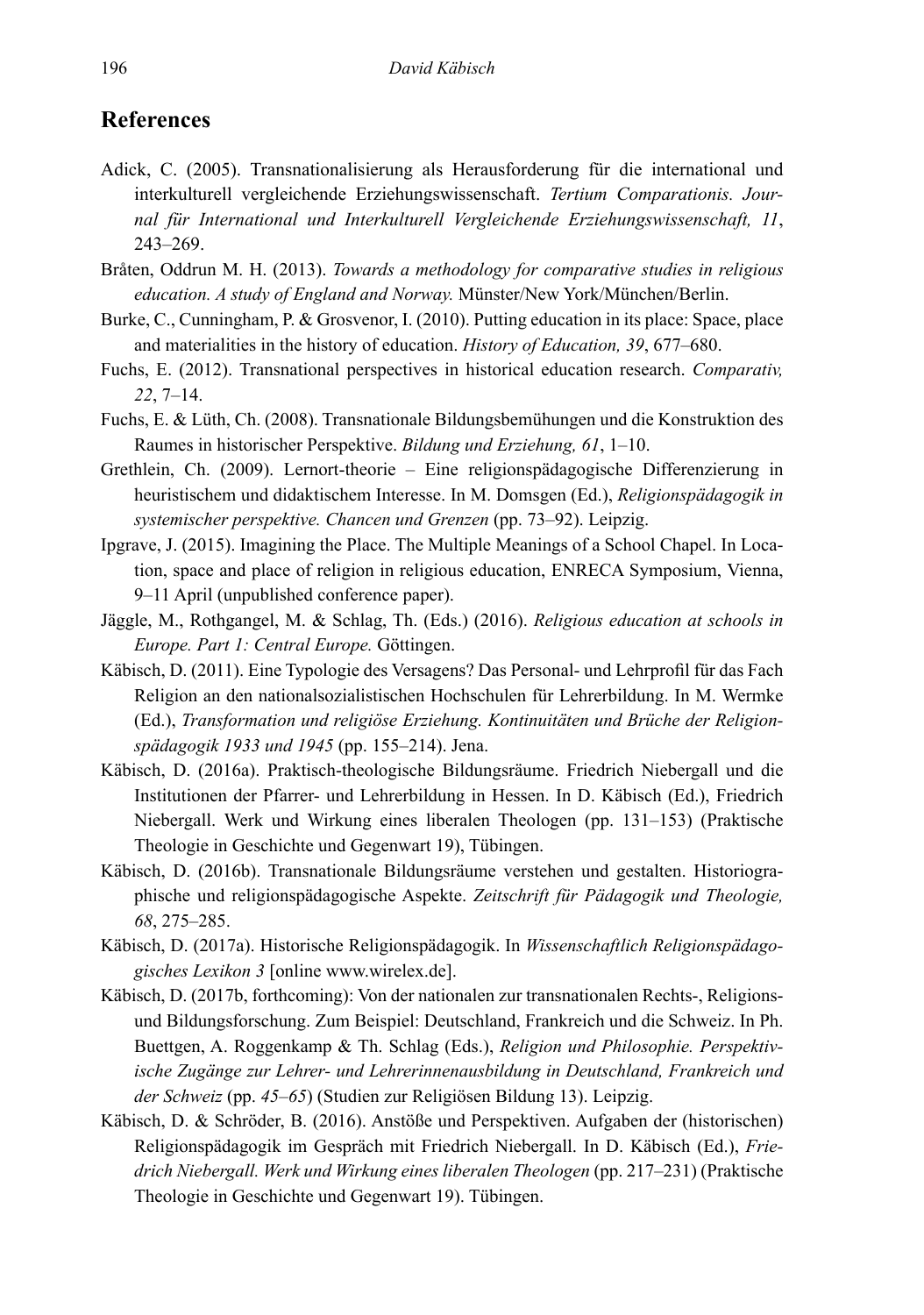- Käbisch, D. & Wischmeyer, J. (2017, forthcoming). Transnationale Dimensionen religiöser Bildung in der Moderne: Methodik und Forschungsstand. In D. Käbisch & J. Wischmeyer (Eds.), *Transnationale Dimensionen religiöser Bildung in der Moderne*.
- Kesper-Biermann, S. (2013). Kommunikation, Austausch, Transfer. Bildungsräume im 19. Jahrhundert. In E. Möller & J. Wischmeyer (Eds.), *Transnationale Bildungsräume. Wissenstransfers im Schnittfeld von Kultur, Politik und Religion* (pp. 21–41). Göttingen.
- Kesper-Biermann, S. (2016). Putting the nation in perspective: Educational spaces a concept for the historiography of education. *International Journal for the Historiography of Education, 6*, 92–95
- Kesper-Biermann, S. (2017, forthcoming). Transnationalizing the history of education: The concept of educational spaces. In In D. Käbisch & J. Wischmeyer (Eds.), *Transnationale Dimensionen religiöser Bildung in der Moderne.*
- Lachmann, R. & Schröder, B. (2007). *Geschichte des evangelischen Religionsunterrichts in Deutschland. Ein Studienbuch*. Neukirchen-Vluyn.
- Meyer-Blanck, M. (2003). *Kleine Geschichte der evangelischen Religionspädagogik. Dargestellt anhand ihrer Klassiker*. Gütersloh.
- Möller, E. & Wischmeyer, J. (2013). Transnationale Bildungsräume. Koordinaten eines Forschungskonzepts. In E. Möller & J. Wischmeyer (Eds.), *Transnationale Bildungs*räume. Wissenstransfers im Schnittfeld von Kultur, Politik und Religion (pp. 7–20). Göttingen.
- Osmer, R.R. & Schweitzer, F. (1997). Religious education reform movements in the United States and in Germany as a paradigmatic response to modernization. *International Journal of Practical Theology, 1*, 227–254.
- Osmer, R.R. & Schweitzer, F. (2003). *Religious education between modernization and globalization. New perspectives on the United States and Germany*. Grand Rapids.
- Pohl-Patalong, U. (2013). *Religionspädagogik Ansätze für die Praxis*. Göttingen/Bristol.
- Raftery, D. (2012). Religions and the history of education: A historiography. *History of Education, 41*, 41–56.
- Rothgangel, M. (2014). Conceptions of religious education and didactical structures. In M. Rothgangel, G. Adam, R. Lachmann, Th. Schlag & F. Schweitzer (Eds.); *Basics of religious education* (pp. 63–80). Göttingen/Bristol, Conn.
- Rothgangel, M., Jackson, R. & Jäggle, M. (Eds.) (2014). *Religious education at schools in Europe. Part 2: Western Europe*. Göttingen.
- Rothgangel, M., Skeie, G. & M. Jäggle (Eds.) (2014). *Religious education at schools in Europe. Part 3: Northern Europe.* Göttingen.
- Schröder, B. (2000). *Jüdische Erziehung im modernen Israel. Eine Studie zur Grundlegung vergleichender Religionspädagogik.* Leipzig.
- Schröder, B. (2009). Historische Religionspädagogik Ein Literaturbericht zur Ausdifferenzierung einer theologischen Disziplin seit Mitte der 90er Jahre*. Theologische Rundschau, 74*, 290–308 and 377–406.
- Schröder, B. (2016). Comparative historical approaches in religious education research Methodological perspectives. *British Journal of Religious Education, 38*, 200–212 [= Bernd Schröder, Vergleichende historische Religionspädagogik – Methodologische Überlegungen. *Zeitschrift für Pädagogik und Theologie, 68* (2016), 238–251].